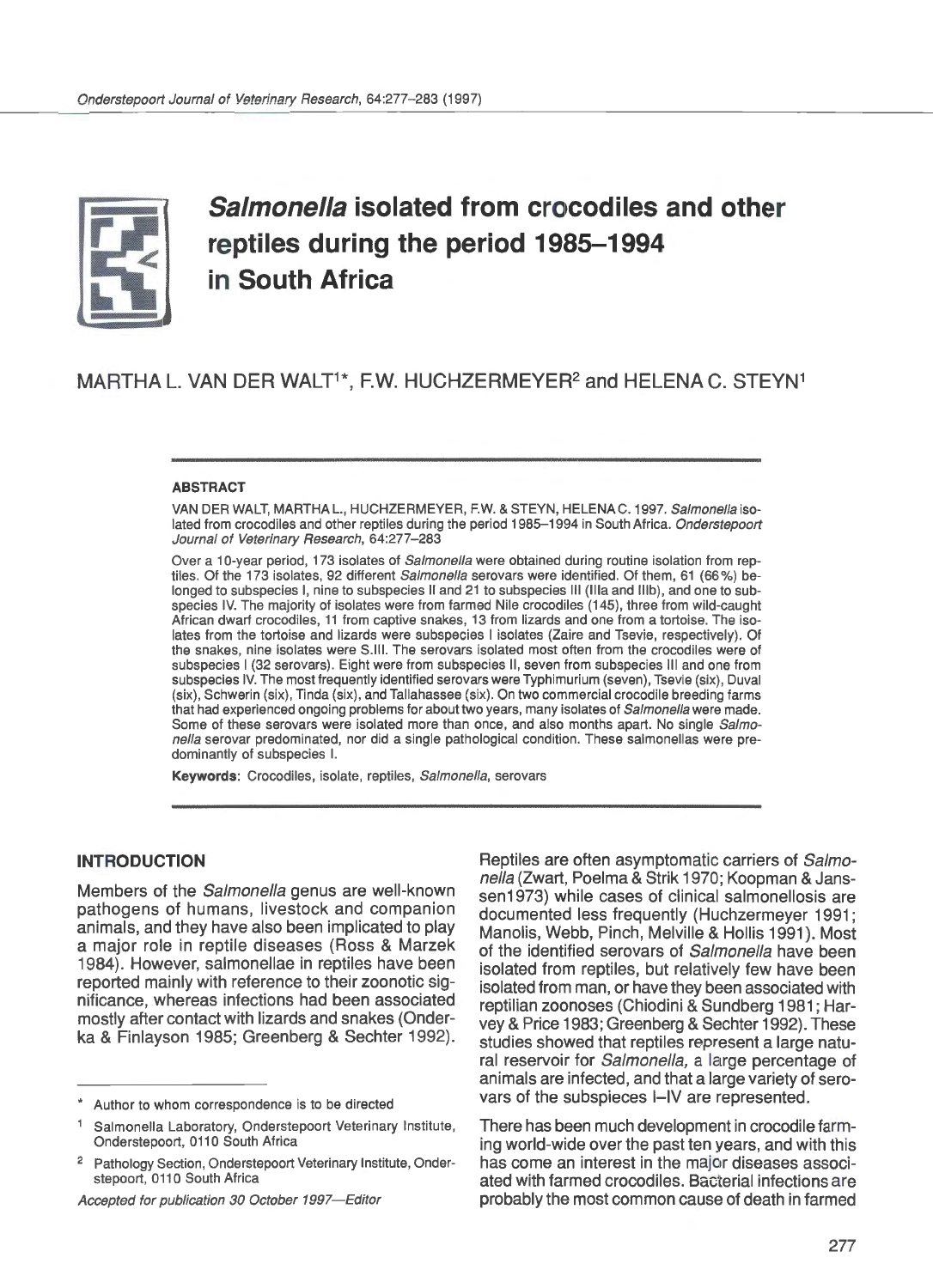crocodiles, and severe ourbreaks of disease with massive mortality can occur (Foggin 1992; Huchzermeyer 1991). Many potentially pathogenic bacteria, especially enterobacteria, are harboured by clinically normal crocodiles, and these bacteria are probably the most frequent cause of disease. This report documents the occurrence of Salmonella mostly from post mortem cases of salmonellosis in captive reptiles. The data presented were collated from Annual Reports of the Bacteriology Section, Onderstepoort Veterinary Institute (OVI), during 1985-1994.

# **MATERIALS AND METHODS**

# **Samples**

Over a ten-year period (1985-1994) 173 Salmonella isolates were made. Of these, 148 isolates originated from farmed Nile crocodiles ( Crocodylus niloticus) and free-living African dwarf crocodiles Osteolaemus teraspis, 11 from captive snakes [Indian python (Python molurus), Brown snake (Storeria sp.), California kingsnake (Lampropeltis getulus californiae), Rufus beaked snake ( Rhamphiophis oxyrhynchus) and Mozambique spitting cobra (Naja mossambica)], 13 from clinically normal, free-living lizards and one sample from a tortoise. Most of the crocodile specimens derived from post mortem examinations carried out at the Pathology Section of the OVI. These included clinical samples from a number of crocodilebreeding farms, where problems were encountered over extended periods, an exception to this being the three specimens from wild-caught African dwarf crocodiles that were collected at markets in Brazzaville (Huchzermeyer & Agnagna 1994). The samples from the snakes were from cloacal swabs from clinically normal animals, or from animals that had died of various conditions. The samples from the lizards, all caught at the same time in one locality in the Western Cape, were taken from the intestines. The sample from the tortoise was from a rectal swab of an imported, clinically normal animal. In many instances histories were not available.

# **Isolation and identification procedures**

For the isolation of Salmonella, specimens were directly plated out onto blood tryptose agar and Mac-Conkey's agar, and also inoculated into selenite F broth for enrichment of Salmonella, which were then subcultured onto the agar media. Presumptive Salmonella colonies were biochemically identified to determine to which Salmonella subspecies they belong (Brenner 1984; Ewing 1986; Le Minor & Popoff 1987). Serovars were identified according to the latest available editions of the Kauffmann and White Diagnostic Scheme. Standard agglutination procedures were used as described by Ewing (1986) . Commercial typing antisera [Diagnostics Pasteur, Sanofi Southern Africa (Pty) Ltd, P.O. Box 2884, Parklands, 2121 South Africa] were employed.

# **RESULTS**

The identified serovars are listed in Table 1. Of the 173 samples, 92 different Salmonella serovars were identified. Most of the isolates (139) (80 %) belonged to subspecies I, nine to subspecies II, 24 to subspecies III (IIIa and IIIb) and one to subspecies IV (serovar 50;z4z23;-). Three rough salmonellas belonging to subspecies 1-111 were identified; there were also three untypable Salmonella isolates, and a number of isolates with antigenic formulae not in the Kauffmann-White Scheme, and a number of subspecies Ill isolates of which no H-antigens could be determined. From the intestines of the 13 wild-caught, clinically normal lizards, serovar Tsevie was identified, and from the rectal swab from the tortoise, serovar Zaire. From the 11 snakes, an untypable *Salmonella* I, and serovar Lindenburg were identified; the Salmonella Ill isolates (nine) from snakes were either rough, untypable, or belonging to serovars  $48$ ;-;-, 11;z42z23;-, 50;-;- and 58;z52;z. No subspecies II serovars were identified from snakes.

Most of the samples (148) were from crocodiles. The organisms were isolated from diseased animals (young animals and adults), but also from the intestines of clinically normal, slaughtered, farmed Nile crocodiles as well as from free-living African dwarf crocodiles, to determine whether salmonellas were present in healthy animals. The serovars identified were mostly of subspecies I (32 different serovars), eight of subspecies II, seven from the two subspecies Ill and one of subspecies IV. The most frequently identified serovars were Typhimurium (seven), Tsevie (six), Duval (six), Schwerin (six), Tinda (six), Tallahassee (six), Aarhus (six), Agama (six) and Blockley (four). Most of the other serovars were identified only once. A rough Salmonella I and two untypable Salmonella Ill isolates were also found. In some of the outbreaks of Salmonella on a farm, more than one serovar were identified, and sometimes more than one serovar from a single animal were identified. In one instance where a specific commercial breeder had had an ongoing problem for 4 months, eight different serovars were identified, more than one serovar was isolated from individual affected animals at a given stage and only one serovar (Schwerin) was identified more than once, but 2 months apart. For an extended period all crocodiles that had died on farms 1 and 2 were submitted for examination, as they had experienced ongoing fatalities. The isolates from two different crocodile farms are detailed in Tables 2 and 3.

From commercial breeding farm 2, which had had an ongoing problem with mortalities over a period of 24 months, 16 isolates were made. Most of the isolates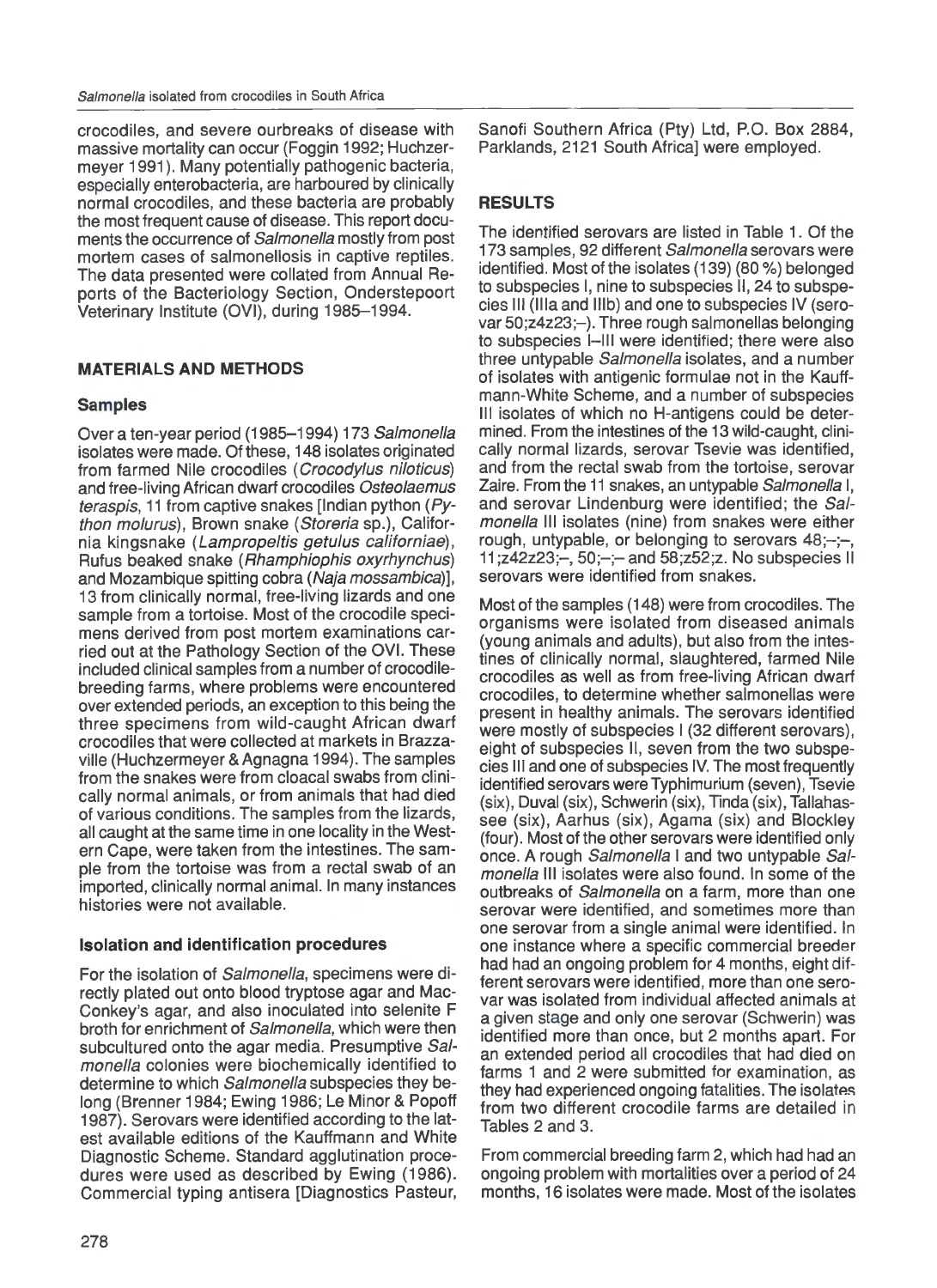(five) were serovar Antarctica, and they were made TABLE 1 Salmonella serovars isolated from reptiles during the<br>
seried 1985–1992 on two occasions, nine months apart. The Salmonella Ill isolates (two) were made 12 months apart, and the three S.lllb isolates, eight and 13 months apart. Most isolates (11) were made from the intestines, and six from the liver. Enteritis was the clinical sign most often encountered. The three isolates encountered more than once were isolated either from the intestines or the liver.

From farm 1, which had had a problem for 2 years and 3 months, 79 isolates were made, and 41 different salmonellas isolated. Of them, 16 were made more than once [i.e. Tinda (six), Tallahasse (seven), Arechavalata (four), Blockley (five), Agoueve (two), Aarhus (four), Israel (two), Schwerin (three), Kisangani (three), Typhimurium (two), Dabou (two) and Brancaster (two)]. The pathological conditions observed most often were enteritis and conjunctivitis. Some of these serovars were isolated at various intervals, and no serovar was associated with a single pathological condition, except Blackley, which was isolated four out of five times from conjunctivitis.

### **DISCUSSION**

A wide range of serovars were found in this study, including representatives of four of the six Salmonella subspecies. This was in accordance with data from other authors (Zwart et al. 1970; Harvey & Price 1983; Greenberg & Sechter 1992), but in contrast with the findings of Obwolo & Zwart (1993) who isolated almost exclusively serovars of the S.llla or S.lllb subspecies from slaughtered crocodiles on one farm in Zimbabwe. Subspecies I contributed the largest proportion of serovars and although most of the animals in this study were clinically affected by Salmonella infections, similar results have been reported from other studies of healthy captive reptiles (Koopman & Janssen 1973; Harvey & Price 1983; Manolis et al. 1991). It would appear that reptiles are healthy carriers of Salmonella, and that a single animal can carry more than one serovar (Koopman & Janssen 1973; Chiodini & Sundberg 1981; Harvey & Price 1983). The general belief is that cold-blooded animals are the major reservoir for subspecies Ill salmonellae, but this study, as well as the others referred to, indicates that these animals also harbour a wide variety of subspecies I serovars.

Under intensive farming conditions as well as in other captive situations, the salmonellas harboured by clinically normal animals may be a source of infection to other animals as well as for man, i.e. from the handling of exotic pets. In this study, infection of farmed crocodiles with more than one serovar occurred, as was also seen by others (Onderka & Finlayson 1985). In reptiles other than crocodiles, infections with more than one serovar have been described as well (Koopman & Janssen 1973; Harvey & Price 1983;

| Serovar                                                                                                                                                                                                                                                        | No. of times<br>isolated                                           | Animal species                                                                                                                                                                                                         |  |  |  |  |  |
|----------------------------------------------------------------------------------------------------------------------------------------------------------------------------------------------------------------------------------------------------------------|--------------------------------------------------------------------|------------------------------------------------------------------------------------------------------------------------------------------------------------------------------------------------------------------------|--|--|--|--|--|
| Salmonella I ª                                                                                                                                                                                                                                                 |                                                                    |                                                                                                                                                                                                                        |  |  |  |  |  |
| Untypable<br>Aarhus<br>Blockley<br>Duval<br>Lindenburg<br>Schwerin<br>Tallahassee<br>Tinda<br>Tsevie<br>Typhimurium<br>Zaire                                                                                                                                   | 6<br>5<br>4<br>6<br>1<br>6<br>7<br>7<br>16<br>8<br>1               | Snake, crocodile<br>Crocodile<br>Crocodile<br>Crocodile<br>California king snake<br>Crocodile<br>Crocodile<br>Crocodile<br>Crocodile, lizards<br>Crocodile<br>Tortoise                                                 |  |  |  |  |  |
| Salmonella II                                                                                                                                                                                                                                                  |                                                                    |                                                                                                                                                                                                                        |  |  |  |  |  |
| Rough<br>6,8; eh; enz <sub>15</sub><br>9,12; $gz_{62}$ ; -<br>16; gt; $z_{42}$<br>16; z; enx<br>39; mt; enx<br>40; b; –<br>48; k; enxz <sub>15</sub><br>$55: -;-$                                                                                              | 1<br>1<br>1<br>1<br>1<br>1<br>1<br>1<br>1                          | Crocodile<br>Crocodile<br>Crocodile<br>Crocodile<br>Crocodile<br>Crocodile<br>Crocodile<br>Crocodile<br>Crocodile                                                                                                      |  |  |  |  |  |
| Salmonella III                                                                                                                                                                                                                                                 |                                                                    |                                                                                                                                                                                                                        |  |  |  |  |  |
| Untypable<br>Rough<br>$48, -; -$<br>50; —; —                                                                                                                                                                                                                   | 3<br>1<br>1<br>2                                                   | Snake, crocodile<br>Mocambique spitting cobra<br>Brown house snake<br>Crocodile                                                                                                                                        |  |  |  |  |  |
| <i>Salmonella</i> IIIa                                                                                                                                                                                                                                         |                                                                    |                                                                                                                                                                                                                        |  |  |  |  |  |
| 11; $z_{42}z_{23}$ ; -<br>43; $z_4z_{23}$ ; -<br>48; k; z <sub>ss</sub>                                                                                                                                                                                        | 1<br>1<br>1                                                        | Snake<br>Indian python<br>Crocodile                                                                                                                                                                                    |  |  |  |  |  |
| <i>Salmonella</i> IIIb                                                                                                                                                                                                                                         |                                                                    |                                                                                                                                                                                                                        |  |  |  |  |  |
| Untypable<br>28;–;–<br>28; z10; z<br>30; k; enx<br>38; k; z <sub>as</sub><br>48; k; z53<br>48; r; enxz <sub>15</sub><br>50; untypable<br>50; r; $Z_{35}$<br>50; r; z <sub>53</sub><br>50; $z_{52}$ ; $z_{35}$<br>58; $z_{52}$ ;z<br>59; lv; z53<br>60/65; k; z | 1<br>1<br>1<br>1<br>1<br>1<br>1<br>1<br>1<br>1<br>1<br>1<br>1<br>1 | Rufous beaked snake<br>Crocodile<br>Crocodile<br>Crocodile <sup>b</sup><br>Crocodile<br>Crocodile<br>Crocodile<br>Gaboon adder<br>Crocodile<br>Crocodile<br>Crocodile<br>House snake<br>Shield-nose snake<br>Crocodile |  |  |  |  |  |
| Salmonella IV                                                                                                                                                                                                                                                  |                                                                    |                                                                                                                                                                                                                        |  |  |  |  |  |
| 50; $z_4 z_{23}$                                                                                                                                                                                                                                               | 1                                                                  | Crocodile                                                                                                                                                                                                              |  |  |  |  |  |
| Total: 92                                                                                                                                                                                                                                                      | 173                                                                |                                                                                                                                                                                                                        |  |  |  |  |  |

The following serovars were found one to three times, and only from crocodiles: Rough, 17;Z<sub>4</sub>Z<sub>23</sub>Z<sub>32</sub>, Aberdeen, Adelaide, Agama, Agodi,<br>Agoueve, Alamo, Albany, Anatum, Antartica, Arechavaleta, Bangui, Braenderup, Brancaster, Brazos, Bran, Brisbane, Budapest, California, Dabou, Diguel, Duesseldorf, Farsta, Good, Haardt, Herston, Israel, Javiana, Kingston, Kisangani , Naestved, Ndolo, Newlands, Os, Oslo, Othmarschen, Phaliron, Ried, Sandiego, Schwarzengrund, Simi, Somone, Tange, Tshiongwe, Wagenia, Wangata, Westhampton, Yaba, Yoruba

**b** Wild-caught African dwarf crocodile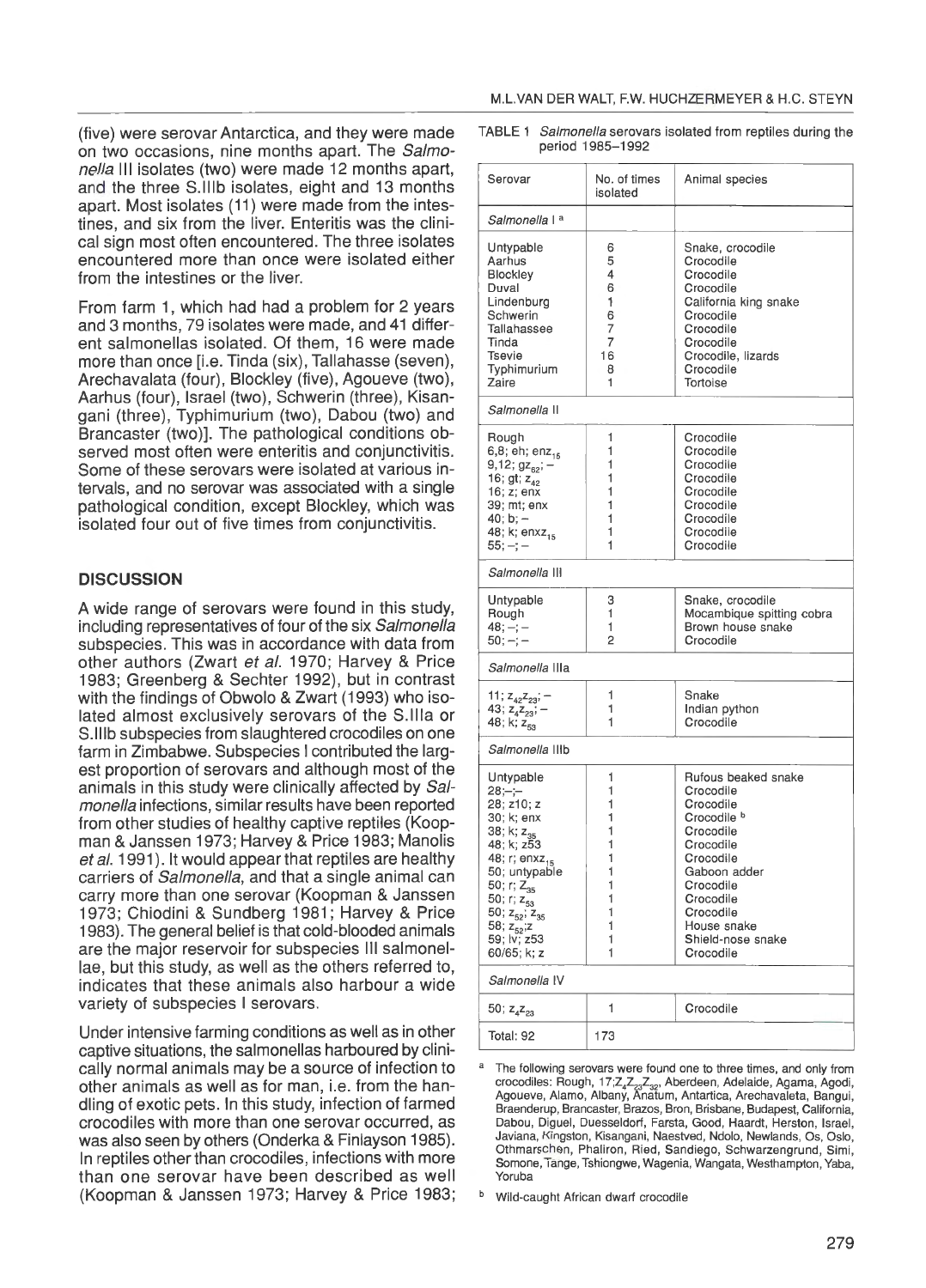### TABLE 2 Salmonella isolates from crocodiles of farm 1 over the period 1991-1993

| Date                                                                                                              | Isolate                                                                                                                                                | <b>Isolated</b> from                                                 |                                                                                                   |                    | Date                                                                                                                                             |                                                                               | Isolated from                                                                                                                                             |                                                                                                             |                                                                                       |                     |                                                                                                                                                                                              |
|-------------------------------------------------------------------------------------------------------------------|--------------------------------------------------------------------------------------------------------------------------------------------------------|----------------------------------------------------------------------|---------------------------------------------------------------------------------------------------|--------------------|--------------------------------------------------------------------------------------------------------------------------------------------------|-------------------------------------------------------------------------------|-----------------------------------------------------------------------------------------------------------------------------------------------------------|-------------------------------------------------------------------------------------------------------------|---------------------------------------------------------------------------------------|---------------------|----------------------------------------------------------------------------------------------------------------------------------------------------------------------------------------------|
| mm yy                                                                                                             |                                                                                                                                                        | Intestine                                                            | Liver                                                                                             | Other              | Pathology                                                                                                                                        | mm yy                                                                         | Isolate                                                                                                                                                   | Intestine                                                                                                   | Liver                                                                                 | Other               | Pathology                                                                                                                                                                                    |
| 02 91<br>03 91<br>05 91<br>0591<br>0591<br>07 91                                                                  | Typhimurium<br>Ш<br>Bangui<br>Kisangani<br>Tinda<br>S <sub>1</sub>                                                                                     | $\ddot{\phantom{1}}$<br>$\ddag$<br>$\ddot{}$                         | ÷<br>$\ddot{\phantom{1}}$<br>$\ddot{\phantom{1}}$<br>$\ddot{}$<br>$\ddot{\phantom{1}}$            |                    | Wounds<br>Abscesses<br><b>Enteritis</b><br>Hepatitis<br>Splenomegaly<br>Gastritis                                                                | 0792<br>08 92<br>09 92<br>10 92<br>11 92<br>12 92                             | Duval<br><b>Brancaster</b><br>Aarhus<br>Phaliron<br>S II<br>Agoueve                                                                                       | $\ddot{\phantom{1}}$<br>$\ddot{\phantom{1}}$<br>$\ddot{\phantom{1}}$<br>$\ddot{}$<br>$\ddot{}$<br>$\ddot{}$ | $\ddot{\phantom{1}}$                                                                  | Lung                | Enteritis, lung oedema<br>Enteritis<br>Enteritis<br>Runt<br>Runt<br>Gout                                                                                                                     |
| 0791<br>07 91<br>08 91<br>08 91<br>08 91                                                                          | S III<br>Tshiongwe<br>Yaba<br>Schwerin<br>S II rough<br>S I rough                                                                                      | $\div$<br>÷<br>$\pm$                                                 | $\ddot{}$<br>$\ddot{}$<br>$\ddot{}$<br>$\ddot{}$<br>$\ddot{}$                                     |                    | Gastritis<br>Gastritis<br>None<br>Gastritis<br>Gastritis                                                                                         | 01 93<br>01 93<br>01 93<br>01 93<br>01 93                                     | Dabou<br>Diquel<br><b>Bron</b><br>Dabou<br>Tallahassee<br><b>Brancaster</b>                                                                               | $\ddot{}$<br>$+$                                                                                            | $\ddot{}$<br>$\ddot{}$<br>$\ddot{}$                                                   | Yolk sac            | Y/s infection<br>Gastritis<br>Hepatitis<br>Malformation<br>Gastritis                                                                                                                         |
| 08 91<br>09 91<br>10 91<br>11 91<br>11 91                                                                         | S II<br>S <sub>II</sub><br>Blockley<br>Tinda<br>Israel<br>S IIIb                                                                                       | $\ddot{}$<br>$+$                                                     | $\ddot{}$<br>$\ddot{}$                                                                            | Kidney<br>Foot pad | Gastritis<br>Gout<br>None<br>Enteritis<br>Foot abscess<br><b>Enteritis</b>                                                                       | 01 93<br>01 93<br>01 93<br>02 93<br>02 93                                     | Ried<br>California<br>Herston<br>Tinda<br>Othmarschen<br>Haardt                                                                                           | $\ddot{}$<br>$\ddot{}$<br>$+$                                                                               | $\ddot{}$<br>$\ddot{}$<br>$\pm$<br>$\ddot{}$                                          | Yolk sac<br>Stomach | Gastritis<br>Gastritis<br><b>Gastritis</b><br>Y/s infection<br>Runt                                                                                                                          |
| 01 92<br>03 92<br>03 92<br>03 92<br>03 92<br>03 92<br>03 92                                                       | Israel<br>S II<br>Schwerin<br>Schwerin<br>Somone<br>Arechavalata<br>Arechavalata<br>Arechavalata                                                       | ÷<br>$\ddot{}$<br>$\ddot{}$<br>$+$<br>÷<br>$+$<br>$+$                | $+$<br>$\ddot{}$<br>$\ddot{}$<br>$\ddot{}$                                                        |                    | Gastritis<br>Gastritis<br>Runt<br>Runt<br>Wounds<br>Wounds<br>Wounds                                                                             | 02 93<br>02 93<br>02 93<br>03 93<br>03 93<br>03 93                            | Westhampton<br>Agoueve<br>Arechavalata<br>Aarhus<br>Albany<br>Tallahassee<br>Tallahassee<br>Tallahassee                                                   | $\ddot{}$<br>$+$<br>$\ddot{}$<br>$\ddot{}$<br>$+$<br>$+$                                                    | $\ddot{\phantom{1}}$<br>$\pm$<br>$\ddot{}$                                            | Stomach             | No lesions<br>Hepatitis<br>Gastritis<br>Conjunctivitis<br>Splenomegaly<br>Splenomegaly<br>Splenomegaly<br>Splenomegaly                                                                       |
| 03 92<br>03 92<br>03 92<br>04 92<br>04 92<br>04 92<br>04 92<br>05 92<br>06 92<br>06 92<br>06 92<br>06 92<br>07 92 | <b>Tsevie</b><br>Tallahassee<br>Aarhus<br>Kisangani<br>Agodi<br>Kisangani<br><b>Braenderup</b><br>Adelaide<br><b>Tsevie</b><br>Tinda<br>Tinda<br>Tinda | $\ddot{}$<br>$+$<br>$\ddot{}$<br>$\ddot{}$<br>$\ddot{}$<br>$\ddot{}$ | $\ddot{\phantom{1}}$<br>$\ddot{}$<br>$\ddot{\phantom{1}}$<br>$\ddot{}$<br>÷<br>$\ddot{}$<br>$\pm$ | Stomach            | <b>Runt</b><br>Runt<br>Runt<br>Pneumonia<br>Runt<br><b>Gastritis</b><br>Gastritis<br>Colitis<br>Enteritis<br>Enteritis<br>Enteritis<br>Enteritis | 03 93<br>03 93<br>03 93<br>03 93<br>03 93<br>03 93<br>04 93<br>04 93<br>04 93 | Tallahassee<br>Tanger<br>Duval<br><b>Duesseldorf</b><br>Tallahassee<br><b>Blockley</b><br>Blockley<br>Good<br>Good<br>Blockley<br>Typhimurium<br>Blockley | $\ddot{}$<br>$\ddot{}$<br>$\ddot{}$<br>÷                                                                    | $\ddot{\phantom{1}}$<br>$\div$<br>$\ddot{\phantom{1}}$<br>$\ddot{}$<br>÷<br>$\ddot{}$ | Lung<br>Lung        | Splenomegaly<br>Injury<br>No lesions<br>Runt<br>Conjunctivitis<br>Conjunctivitis<br>Conjunctivitis<br>Conjunctivitis<br>Conjunctivitis<br>Conjunctivitis<br>Conjunctivitis<br>Conjunctivitis |
| 0792                                                                                                              | Wagenia<br>Duval                                                                                                                                       | $\ddot{}$                                                            | $\ddot{}$<br>$\div$                                                                               |                    | Sudden death<br>Splenomegaly                                                                                                                     | 0593                                                                          | Aarhus<br>Kissi                                                                                                                                           | $\ddot{}$                                                                                                   | $\ddot{\phantom{1}}$                                                                  |                     | Conjunctivitis<br>Splenomegaly                                                                                                                                                               |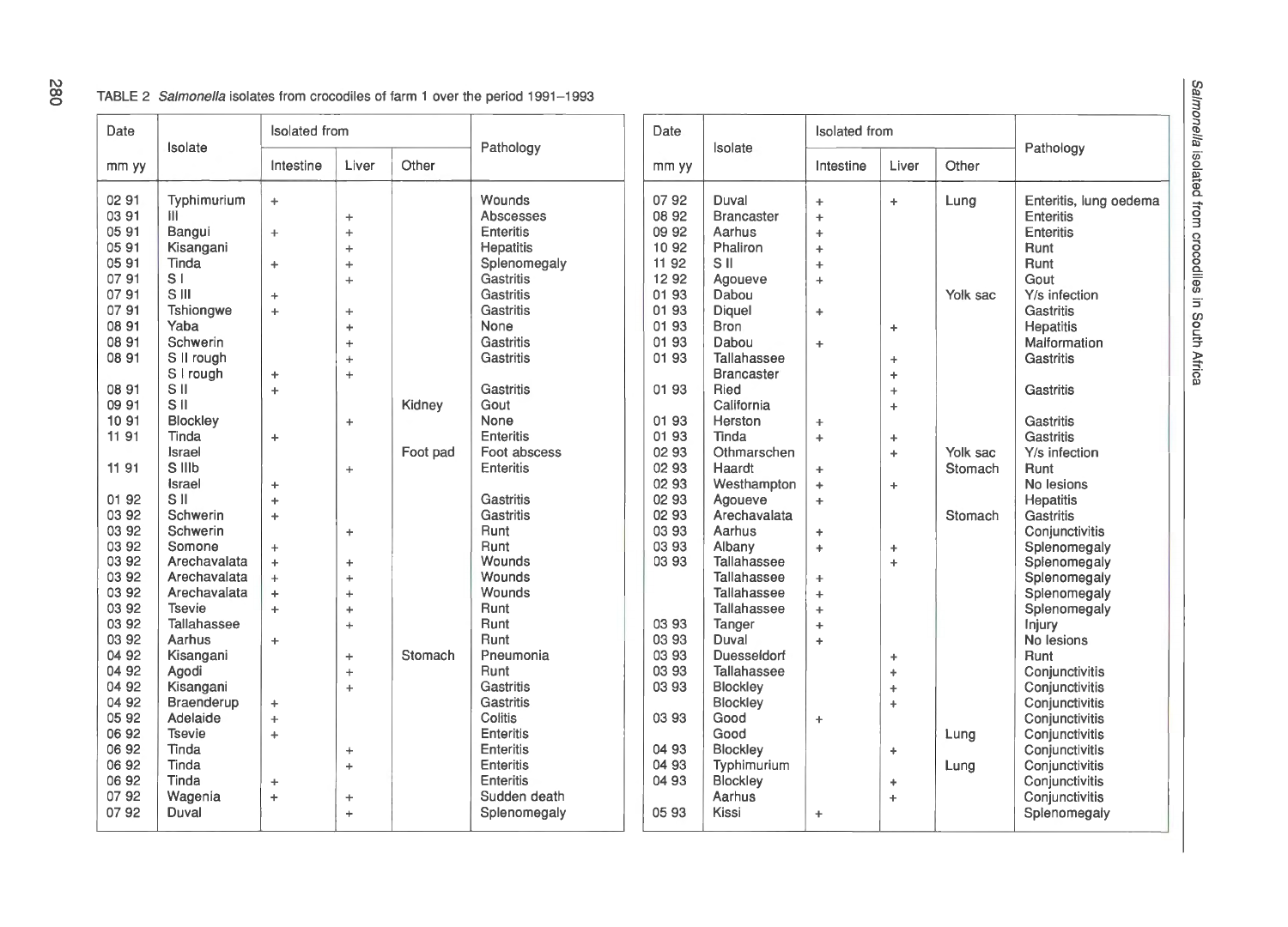| Date                   | Isolate                                     | From organ             | Pathology      |                |                                                   |  |
|------------------------|---------------------------------------------|------------------------|----------------|----------------|---------------------------------------------------|--|
| mm yy                  |                                             | Liver<br>Intestine     |                | Other          |                                                   |  |
| 05 89<br>0789          | S III<br>Antarctica<br>Antarctica<br>S IIIb | $\ddot{}$<br>$\div$    | ÷<br>$\ddot{}$ |                | Enteritis<br>Enteritis<br>Enteritis<br>Enteritis  |  |
| 03 90                  | <b>Budapest</b><br>Alamo<br>S IIIb          | $\ddot{}$<br>÷         | ÷<br>÷         | Eye            | Conjunctivitis<br>Enteritis<br><b>Enteritis</b>   |  |
| 03 90                  | Antarctica<br>Antarctica<br>Antarctica      | $\ddot{}$<br>÷<br>÷    |                |                | Enteritis<br>Enteritis<br>Enteritis               |  |
| 03 90<br>06 90         | S IV<br>Ndolo<br>S III                      | $\ddot{}$<br>$\ddot{}$ | $\ddot{}$      |                | Enteritis<br><b>Hepatitis</b><br>Double infection |  |
| 06 90<br>0790<br>04 91 | Anatum<br>Wagenia<br>S IIIb                 | $\ddot{}$<br>÷         | $\ddot{}$      | <b>Abscess</b> | Runt<br>Foot abscess<br>Enteritis                 |  |

TABLE 3 Salmonella isolated from crocodile farm 2 during 1989-1991

TABLE 4 Salmonella isolates from other crocodile farms

| Date                                                                                                                   | Farm                                                          | Isolate                                                                                                                                            | From organ                                   | Pathology                                                       |                  |                                                                                                                                                                                                                                                     |  |
|------------------------------------------------------------------------------------------------------------------------|---------------------------------------------------------------|----------------------------------------------------------------------------------------------------------------------------------------------------|----------------------------------------------|-----------------------------------------------------------------|------------------|-----------------------------------------------------------------------------------------------------------------------------------------------------------------------------------------------------------------------------------------------------|--|
| mm yy                                                                                                                  |                                                               |                                                                                                                                                    | Intestine                                    | Liver                                                           | Other            |                                                                                                                                                                                                                                                     |  |
| 03 89<br>05 90<br>07 90<br>0792<br>02 91<br>04 91<br>0791<br>1291<br>05 92<br>08 92<br>08 92<br>02 93<br>0793<br>05 94 | 3<br>4<br>5<br>6<br>7<br>8<br>9<br>10<br>11<br>12<br>13<br>14 | Aarhus<br>S۱<br>Agama<br>Duval<br>Tsevie<br>Israel<br>S III<br>S II<br>Yaba<br>Sandiego<br>Simi<br>Aberdeen<br>Schwerin<br>S <sub>1</sub><br>S III | ÷<br>÷<br>÷<br>÷<br>÷<br>÷<br>÷<br>$\ddot{}$ | ÷<br>÷<br>$\ddot{}$<br>÷<br>$\ddot{}$<br>$\ddot{}$<br>$\ddot{}$ | Nose<br>Yolk sac | Dermatitis<br><b>Hepatitis</b><br><b>Hepatitis</b><br><b>Rhinitis</b><br>Enteritis<br><b>Peritonitis</b><br>Foot abscess<br><b>Enteritis</b><br>Enteritis<br>Enteritis<br><b>Enteritis</b><br>Retained yolk sac<br><b>Enteritis</b><br>Runt<br>Runt |  |

Onderka & Finlayson 1985; Greenberg & Sechter 1992). This indicates that in cases of reptiles in which salmonellosis is suspected, several colonies per animal specimen should be examined to get the complete range of organisms involved. In this study, only 11 samples from snakes were analysed and only one serovar per case was identified. As multiple infection with Salmonella is common in reptiles, it is necessary to examine several Salmonella colonies from the agar media to obtain a complete picture of the infection in an individual animal or in an outbreak.

Serovars which were also found in other studies from reptiles were Adelaide, Anatum, Blockley, Oslo, Typhimurium, Wagenia and Wangata (Zwart et al. 1970; Koopman & Janssen 1973; Onderka & Finlayson 1985; Manolis et al. 1991; Foggin 1992; Greenberg & Sechter 1992). In this and other studies, Typhimurium was the serovar most frequently isolated from reptiles, and a number of untypable isolates were found (Zwart et al. 1970; Harvey & Price 1983; Huchzermeyer 1991; Manolis *et al.* 1991; Foggin 1992). This may well indicate that reptiles could harbour a large number of yet unrecognized serovars. It was surprising that so few subspecies II serovars were found, as the faeces of cold-blooded animals, many of African origin, are believed to be the main reservoir of this subspecies (Harvey & Price 1983).

Most of the samples from snakes (nine out of 11) belonged to the two subspecies Ill, while the majority of the isolates from crocodiles were from subspecies I. The high prevalence of subspecies Ill isolates in snakes and the low incidence of these isolates in farmed crocodiles were also observed by other authors (Zwart et al. 1970; Greenberg & Sechter 1992).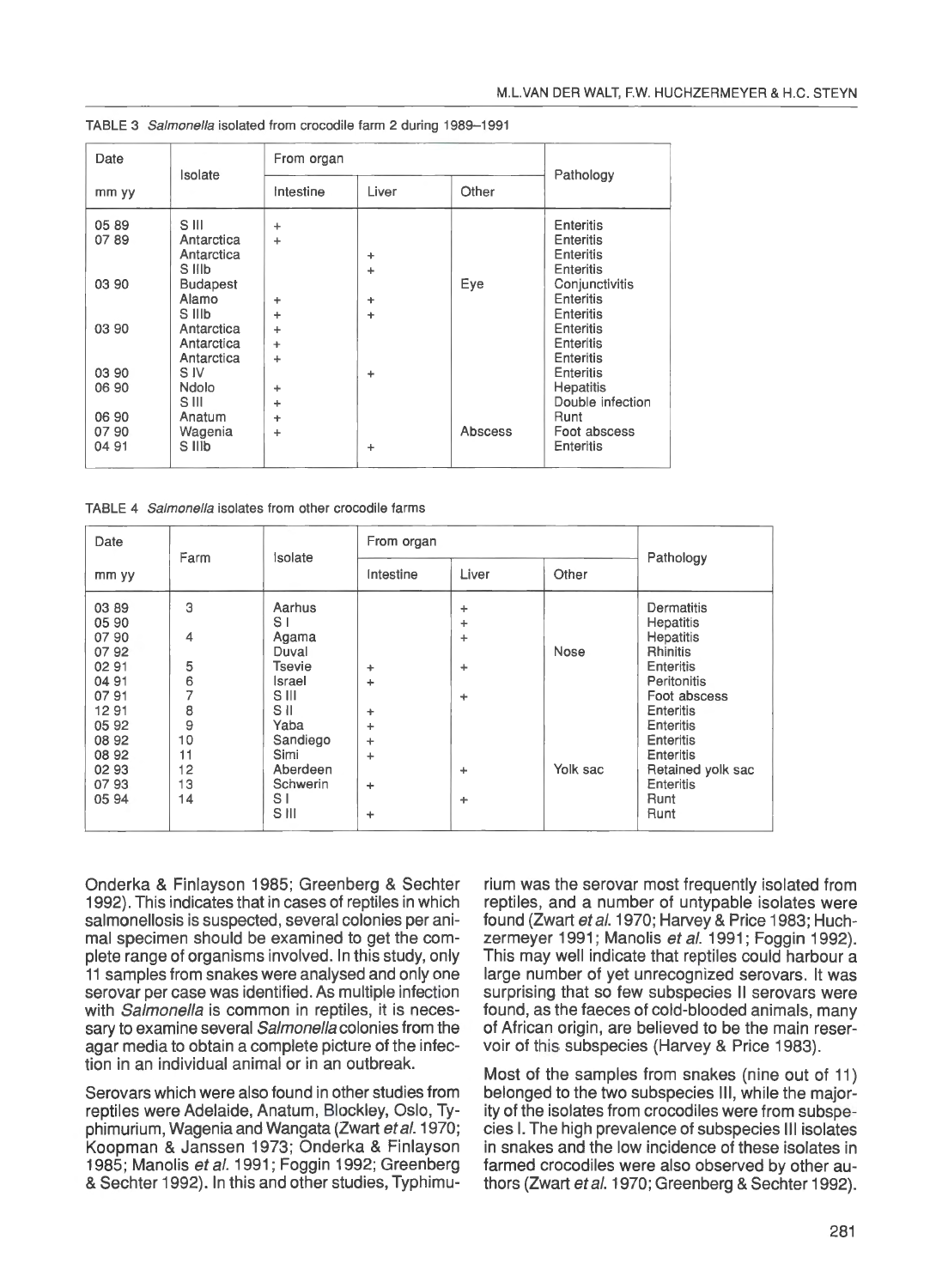Many of the subspecies I serovars found among the crocodiles in this study are also found in poultry and cattle in South Africa (Annual Reports, Bacteriology Section, OVI).

In South Africa, farmed crocodiles are kept indoors in heated rooms, have a daily change of water and are mostly fed raw meat from farm fatalities. This appears to constitute an important source of infection under the intensive farming conditions. Flies and rodents, which are common sources of infection in other farming situations, do not occur in crocodilerearing houses. Heat sterilization of the minced meat has been recommended to overcome the problem of introducing salmonellae into the crocodile-rearing houses with the feed (Huchzermeyer 1991 ). Another approach would be the exclusive feeding of compounded rations, which are being developed for crocodilians as well (Staton, McNease, Theriot & Joanen 1990), and which are gaining popularity with crocodile farmers in South Africa. In the case of commercial crocodile farms, where the animals are kept under captivity, it would appear that the S.l serovars are far more pathogenic than the S.ll or S.lll serovars. It would also appear that these animals are susceptible to infection from any Salmonella (at least S.l) serovar, and that the clinical signs of infection may manifest as enteritis, septicaemia, conjunctivitis or localized abscesses.

Incidence and distribution of Salmonella infections in wild crocodiles are mostly unknown, with the exception of the three Salmonella isolates from African dwarf crocodiles reported above, which were obtained from 21 faeces samples (Huchzermeyer & Agnagna 1994). The inaccessibility of wild-crocodile populations and the consequent unavailability of such specimens for isolation generally, prevent studies of this nature being carried out on wild crocodiles. The difference in subspecies distribution between snakes and crocodiles may also be due to differences of feed sources in captivity.

From each of the 13 lizards, serovar Tsevie was isolated. Lizards, like other reptiles, also have a very high carrier rate of Salmonella (Zwart et al. 1970; Kalvig, Maggio-Price, Tsuji & Giddens 1991 ). In another study, it has also been found that a particular serotype may be present at a high frequency in a given reptile species when it is captured in the same locality or possibly if the animals are exposed to the same contaminated environment prior to examination (Chiodini & Sundberg 1981).

All the animals in this study, that died of salmonellosis were kept in captivity. Although experimental infection of cold-blooded animals with Salmonella has not caused disease (Chiodini & Sundberg 1981), cases of fatal septicaemic salmonellosis have been reported in this study as in others, as well as cases of abscesses involving salmonellae (Boam, Sanger,

Cowan & Vaughan 1970; Onderka & Finlayson 1984). Gross histological lesions have not been described and these cases are probably a result of the maladaptation syndrome and do not necessarily represent the manifestations of a primary pathogen.

The culture media used in this study to select for Salmonella were MacConkey's agar and selenite F broth. Other authors (Koopman & Janssen 1973; Harvey & Price 1983) made a comparison of culture media for the isolation of Salmonella from reptiles and found that selenite F broth gave reliable results. They noted, however, that if the organisms in a sample were scanty, extended enrichment of the selenite F broth would yield more information than direct plating out on agar media.

## **ACKNOWLEDGEMENTS**

The technical assistance of Mrs M.E. Bezuidenhout is acknowledged and Dr M.M. Henton is thanked for the isolation of Salmonella.

## **REFERENCES**

- BOAM, G.W., SANGER, V.L., COWAN, M.D. & VAUGHAN, D.P. 1970. Subcutaneous abscesses in Inguanid lizards. Journal of the Veterinary Medical Association, 157:617-619.
- BRENNER, D.J. 1984. Enterobacteriaceae, in Bergey's Manual of Systemic Bacteriology, edited by N.R. Krieg & J.G. Holt. Baltimore & London: Williams & Wilkins, 1:409-419.
- CHIODINI, R.J. & SUNDBERG, J.P. 1981. Salmonellosis in reptiles: A review. American Journal of Epidemiology, 113:494-499.
- EWING, W.H. 1986. Edward's and Ewing's identification of Enterobacteriaceae, 4th ed. New York: Elsevier.
- FOGGIN, C.M. 1992. Diseases of farmed crocodiles, in Conservation and utilization of the Nile crocodile in southern Africa. Handbook on crocodile farming, edited by G.A. Smith & J. Marais. Pretoria: The Crocodile Study Group of Southern Africa: 107-140.
- GREENBERG, Z. & SECHTER, I. 1992. Salmonella serotypes isolated from snakes and other reptiles-Israel 1953-1989. Israel Journal of Veterinary Medicine, 47:49-60.
- HARVEY, R.W.S. & PRICE, T.H. 1983. Salmonella isolation from reptilian faeces: A discussion of appropriate cultural techniques. Journal of Hygiene, 91:25-32.
- HUCHZERMEYER, K.D.A. 1991. Treatment and control of an outbreak of salmonellosis in hatchling crocodiles (Crocodylus niloticus). Journal of the South African Veterinary Association, 62:23-25.
- HUCHZERMEYER, F.W. & AGNAGNA, M. 1994. A survey of parasites and pathology of African dwarf crocodiles Osteolaemus tetraspis in the Congo Republic. Proceedings of the 12th Working Meeting of the Crocodile Specialist Group, IUCN, Pattaya, 2:309-313.
- KALVIG, B.A., MAGGIO-PRICE, L., TSUJI, J. & GIDDENS, W.E. 1991. Salmonellosis in laboratory-housed iguanid lizards (Sceloporus spp.). Journal of Wildlife Diseases, 27:551-556.
- KOOPMAN, P.J. & JANSSEN, F.G. 1973. The occurence of salmonellas and lactose-negative Arizonas in reptiles in the Netherlands, and a comparison of three enrichment methods used in their isolation. Journal of Hygiene, Cambridge, 71: 363-371.